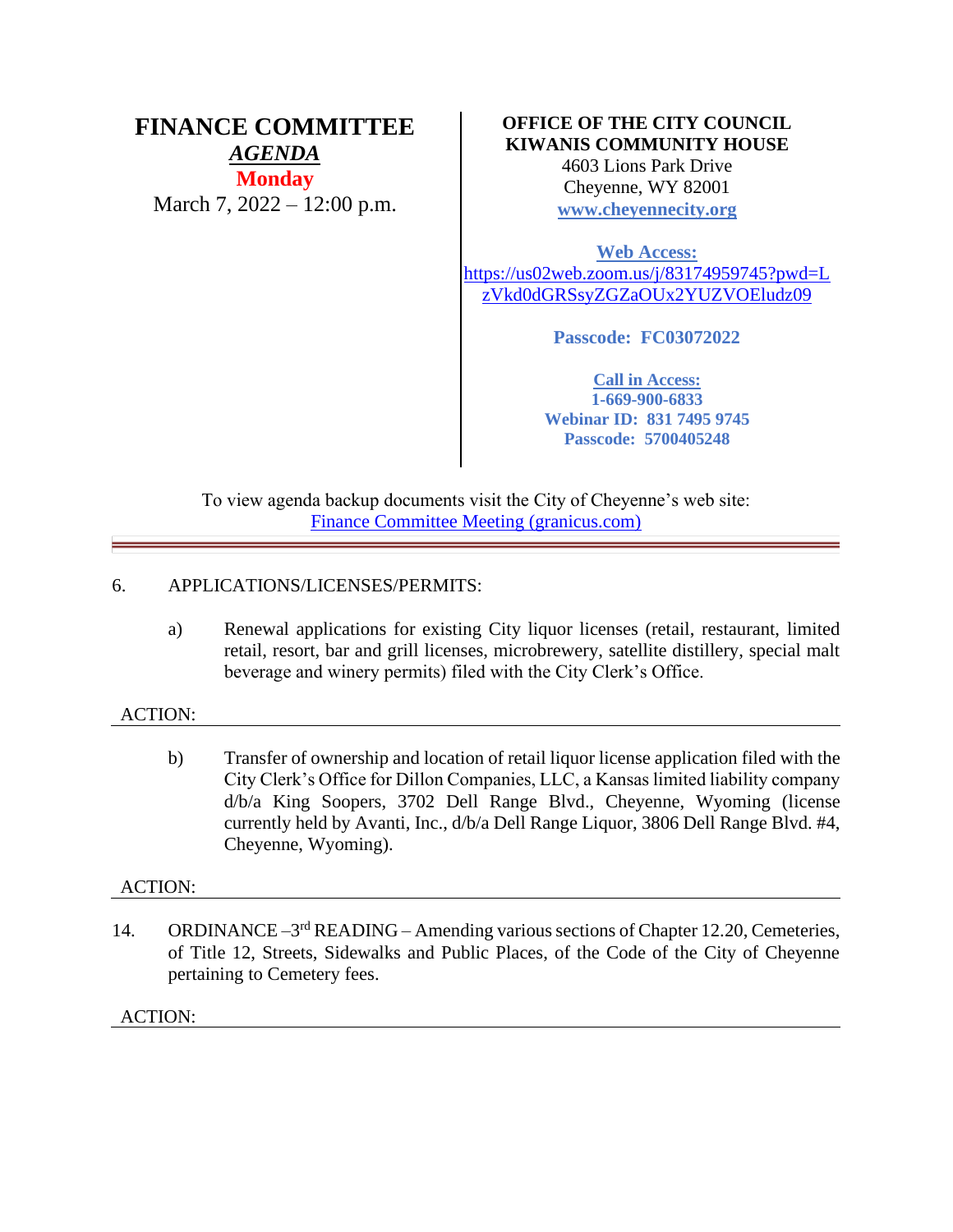20. RESOLUTION – Adopting a fee schedule for Planning and Development projects. (POSTPONED FROM 02-28-22)

### ACTION:

22. RESOLUTION – To authorize the application for the continuation grant in the amount of \$318,375.00 from the Corporation for National and Community Service for the City of Cheyenne Office of Youth Alternatives Foster Grandparent Program. (SPONSOR – MR. WHITE)

### ACTION:

### 26. LEASES/CONTRACTS/LEGAL:

g) Agreement between the City of Cheyenne and Cheyenne Regional Air Service Focus Team (CRAFT) for Minimum Revenue Guarantee Payment. (General Fund)

#### ACTION:

h) Professional Services Agreement between the City of Cheyenne, Fire and Rescue Department, and UC Health c/o Cheyenne Medical Specialist to provide occupational medical exams. (General Fund)

#### ACTION:

i) Memorandum of Understanding between the City of Cheyenne and the Carbon Asset Network (CAN) establishing terms and conditions for land manager partnerships.

#### ACTION:

j) Agreement between the Board of Public Utilities and Polo Ranch Company regarding Quarter Circle Five subdivision well development and associated water entitlement.

#### ACTION: